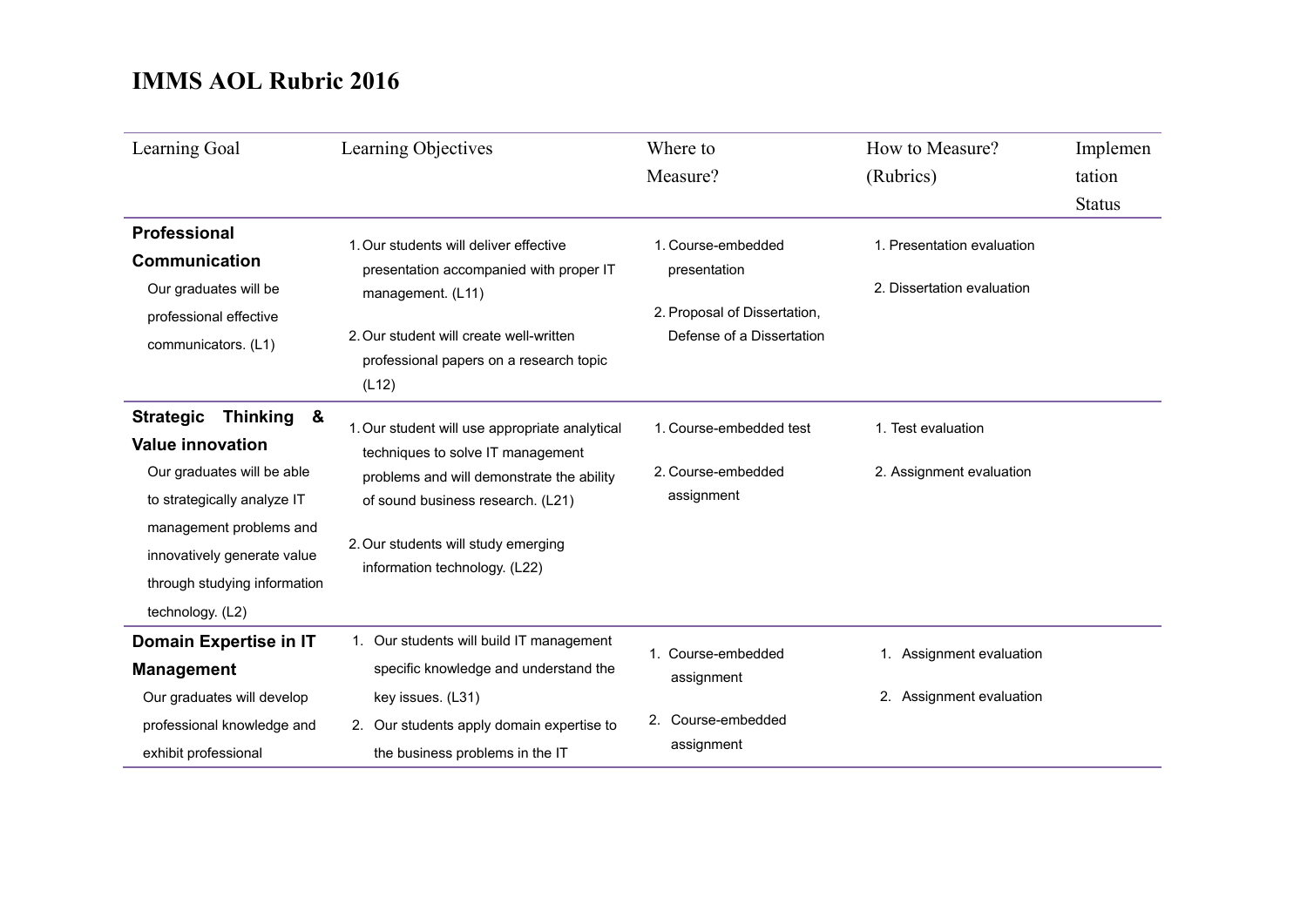| competencies in IT             | management. (L32)                         |                              |                             |
|--------------------------------|-------------------------------------------|------------------------------|-----------------------------|
| management. (L3)               |                                           |                              |                             |
| <b>Analytical and Creative</b> | 1. Our student will identify and diagnose | l. Course-embedded           | 1. Assignment evaluation    |
| <b>Thinking</b>                | management/research problems. (L41)       | assignment                   |                             |
| Our graduates will be          |                                           |                              |                             |
| capable researchers. (L4)      | 2. Our students will engage in management |                              |                             |
|                                | research and present the findings of such | 2. Proposal of Dissertation, | 2. Dissertation evaluation, |
|                                | research effectively. (L42)               | Defense of Dissertation      |                             |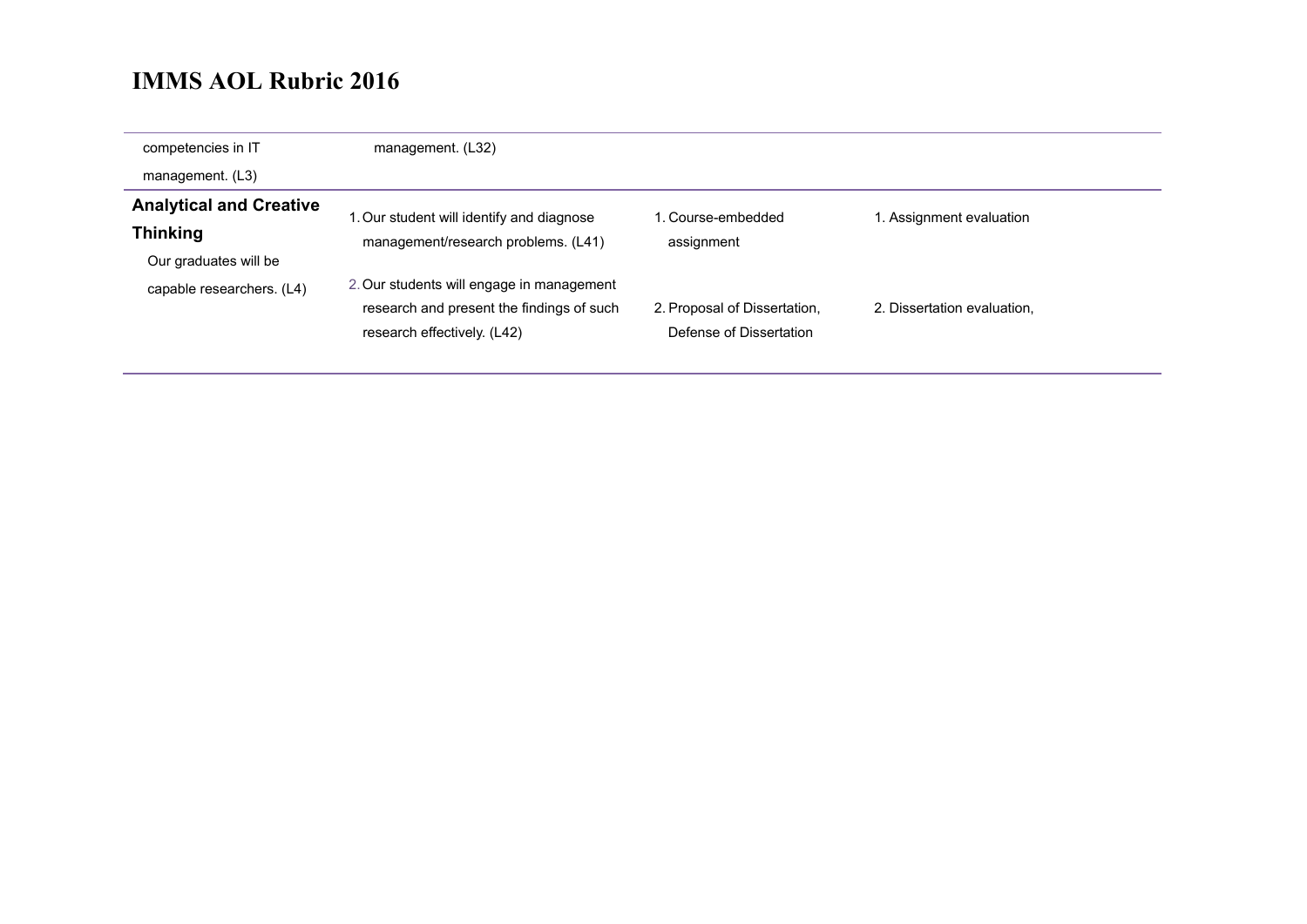#### **Rubrics to assess achievements of learning objectives**

#### **L1: Professional Communication: Our graduates will be professional effective communicators.**

#### **L11: Our students will deliver effective presentation accompanied with proper IT management**

|                           | Performance Levels                          |                                            |                                              |  |
|---------------------------|---------------------------------------------|--------------------------------------------|----------------------------------------------|--|
| Traits                    | 1 (Fails to Meet Expectations)              | 2 (Meets Expectations)                     | 3 (Exceeds Expectations)                     |  |
| 1. Organization           | No opening statement or irrelevant          | Has opening statement relevant to topic,   | Has a clear opening statement that catches   |  |
|                           | statement; Loses focus more than once;      | and gives outline of speech; mostly        | audience's interest and gives overview;      |  |
|                           | does not manage time effectively.           | organized with some transitions; allows    | stays focused throughout. Has transition     |  |
|                           |                                             | enough time to deliver speech, although it | statement, ties sections together; effective |  |
|                           |                                             | could have been better edited              | time management.                             |  |
| 2. Quality of slides      | Sloppy and/or unprofessional; may be        | Readable, professional, appropriate        | Readable, professional, imaginative and/or   |  |
|                           | difficult to read; many slides are          | number                                     | high quality (without being a distraction).  |  |
|                           | superfluous.                                |                                            |                                              |  |
| 3. Voice quality and pace | Demonstrates one or more of the             | Can easily understand; appropriate pace    | Excellent delivery; conversational,          |  |
|                           | following: mumbling, too soft, too loud,    | and volume; delivery is mostly clear and   | modulates voice, projects enthusiasm,        |  |
|                           | too fast, too slow, "umms."                 | natural                                    | interest, confidence.                        |  |
| 4. Mannerisms             | Demonstrates one or more distracting        | No distracting mannerisms. Decent          | Uses body language effectively (and          |  |
|                           | mannerisms, which may include bad           | posture.                                   | naturally) to maintain audience's interest   |  |
|                           | posture, shifting feet, etc.                |                                            |                                              |  |
| 5. Professionalism        | Makes excuses for the presentation; word    | Treats audience profession-ally, word      | Treats audience professionally; confident,   |  |
|                           | choice is not appropriate for audience;     | choice is acceptable (does not use slang); | shows command of topic                       |  |
|                           | inappropriately informal, does not stay "in | keeps nervousness under control            |                                              |  |
|                           | role."                                      |                                            |                                              |  |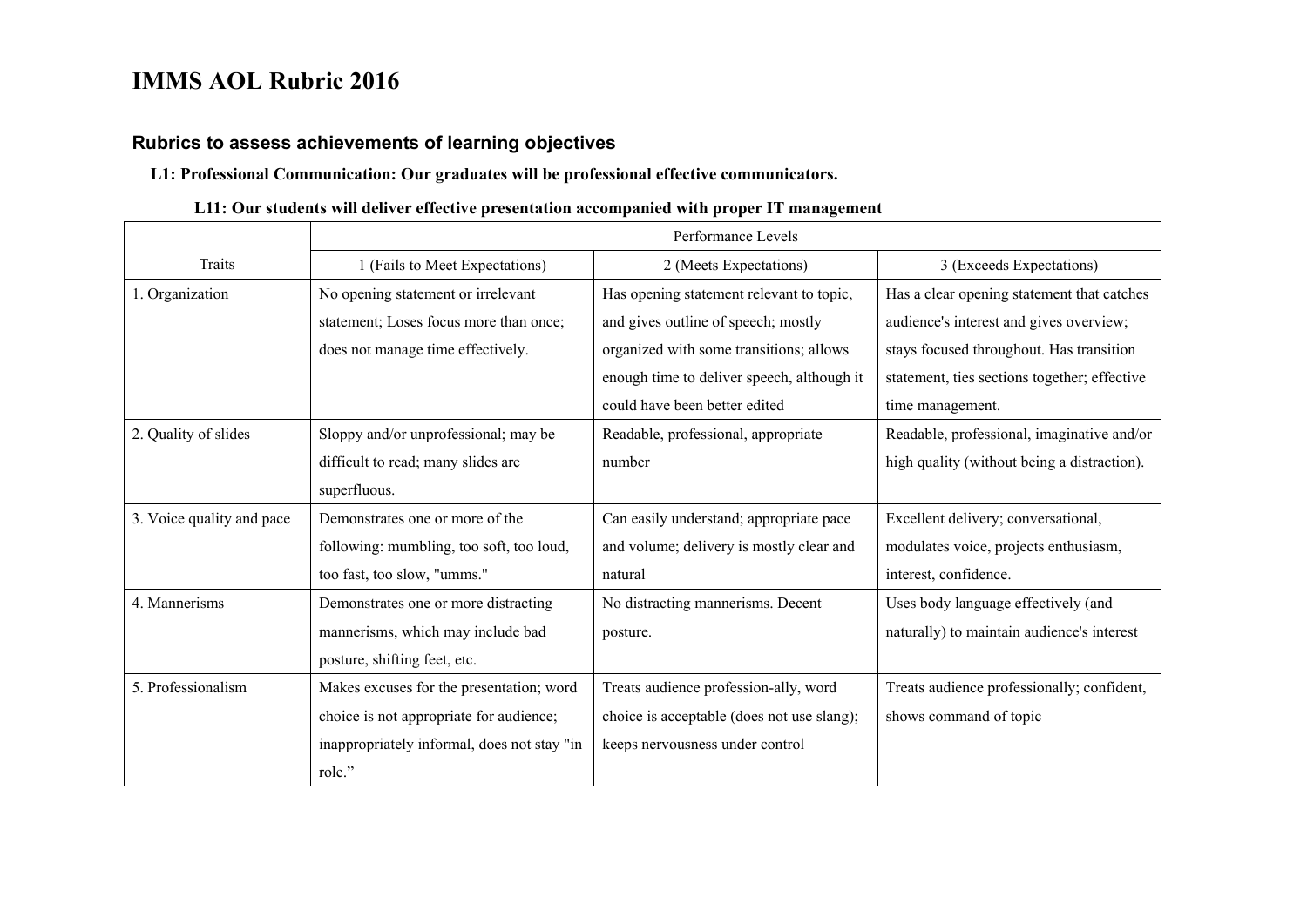| 6. Use of media/rapport | Relies heavily on slides or notes; makes    | Looks at slides to keep on track with       | Slides are used effortlessly to enhance  |
|-------------------------|---------------------------------------------|---------------------------------------------|------------------------------------------|
| with audience           | little eye contact; inappropriate number of | presentation; appropriate number of slides; | speech; speech could be effectively      |
|                         | slides (too many or too few).               | maintains eye contact most of the time.     | delivered without them; perfect eye      |
|                         |                                             |                                             | contact.                                 |
| 7. Ability to answer    | Cannot address basic questions.             | Can address most questions with correct     | Answers all questions with relevant,     |
| questions.              |                                             | information                                 | correct information; speaks confidently. |

### **L12. Our student will create well-written professional papers on a research topic.**

|                           | Performance Levels                 |                                          |                                            |  |
|---------------------------|------------------------------------|------------------------------------------|--------------------------------------------|--|
| Traits                    | (Fails to Meet Expectations)       | 2 (Meets Expectations)                   | 3 (Exceeds Expectations)                   |  |
| 1. Logic and Organization | Does not develop ideas cogently    | Develops unified and coherent ideas      | Develops ideas cogently, organizes them    |  |
|                           | Uneven and ineffective overall     | within paragraphs with generally         | logically with paragraphs and connects     |  |
|                           | organization                       | adequate transitions                     | them with effective transitions            |  |
|                           | Weak logical flow                  | Clear overall organization relating most | Clear, effective introduction and          |  |
|                           | Unclear or missing introduction or | ideas together, but some ideas seem      | conclusion.                                |  |
|                           | conclusion.                        | illogical and/or unrelated               | Provides clear organization scheme to      |  |
|                           | Few headings or paragraph breaks   | Adequate introduction and conclusion     | guide reader through logic of analysis     |  |
|                           | Weak or unfocused thesis statement | Provides organized analysis that         | Hooks reader with clever/insightful        |  |
|                           |                                    | generally maintains focus                | opener to clearly identify research issues |  |
|                           |                                    | Opens with clear statement of research   |                                            |  |
|                           |                                    | problems/issues                          |                                            |  |
| 2. Language               | Employs words that are unclear or  | · Word forms are correct                 | Employs words with fluency                 |  |
|                           | inappropriate                      | Uses some academic terms                 | Develops concise standard                  |  |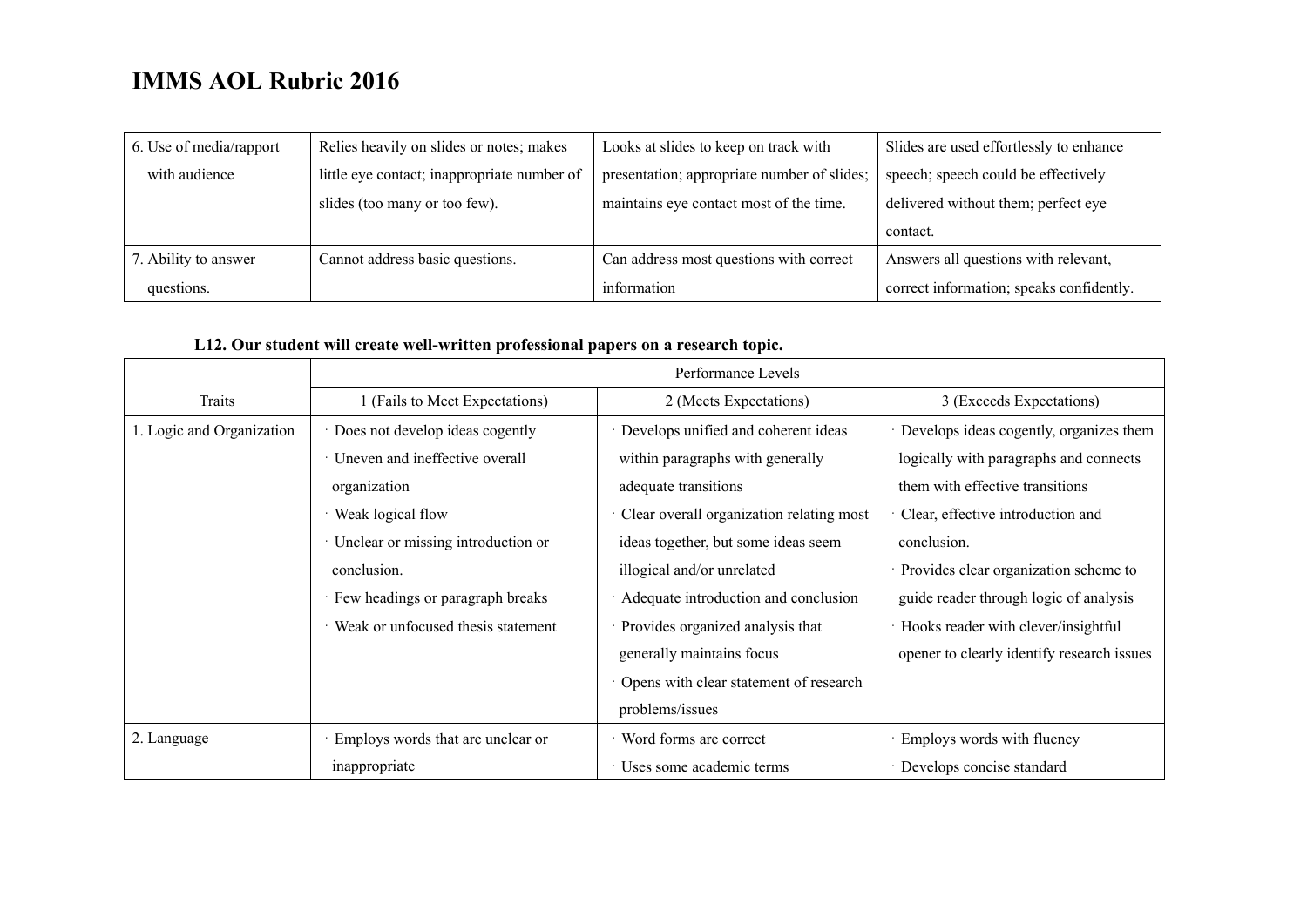|                         | Sentence and structures problems.        | Sentence structure is quite effective      | English/Korean sentences                   |
|-------------------------|------------------------------------------|--------------------------------------------|--------------------------------------------|
|                         | Errors are seriously distracting         | Presence of a few errors is not            | Uses many academic terms                   |
|                         |                                          | distracting.                               | appropriately                              |
| 3. Spelling and Grammar | Writing contains numerous errors in      | · While there may be minor errors, the     | The writing is essentially error-free in   |
|                         | spelling and grammar which interfere     | writing follows normal conventions of      | terms of spelling and grammar              |
|                         | with comprehension.                      | spelling and grammar throughout, and       | The writing is carefully proofread         |
|                         | · Was not even briefly edited            | has been proofread                         | · Uses correct spelling throughout and     |
|                         | Uses many misspelled words and shows     | · Has spell-checked, but may miss a typo   | demonstrates strong vocabulary skills      |
|                         | only elementary vocabulary feel          | of use an inappropriate word/term          |                                            |
| 4. Development of Ideas | · Most ideas unsupported, confusion      | Supports most ideas with effective         | Explores ideas thoroughly supports         |
|                         | between personal opinion and evidence    | examples references, and details           | points fully using a balance of subjective |
|                         | Includes much information that is not    | · Minor support for ideas is inconsistent, | and objective evidence, reasons            |
|                         | relevant.                                | reasoning unclear.                         | effectively making useful distinctions     |
| 5. Purpose and          | The purpose and focus of the writing are | · The writer has made adequate             | The writer's decision about focus,         |
| Audience                | not clear to the reader                  | decisions about focus, organization,       | organization, style and content fully      |
|                         | · Never addresses the right audience.    | style, and content so as to achieve the    | elucidate the purpose and keep the         |
|                         |                                          | purpose of the writing                     | purpose at the center of the piece         |
|                         |                                          | Address the right audience more than       | Always addresses the right audience.       |
|                         |                                          | once                                       |                                            |
| 6. Format               | · Not in memo format                     | · Uses correct format with minor error     | Correct format.                            |
|                         | · No or sloppy exhibits.                 | Appropriate, titled exhibits               | Seamless references.                       |
|                         | Does not refer to exhibits               | · Refers to exhibits in body of paper      | Uses bullets where appropriate to make     |
|                         |                                          | · Looks professional (fonts, etc.).        | good use of space                          |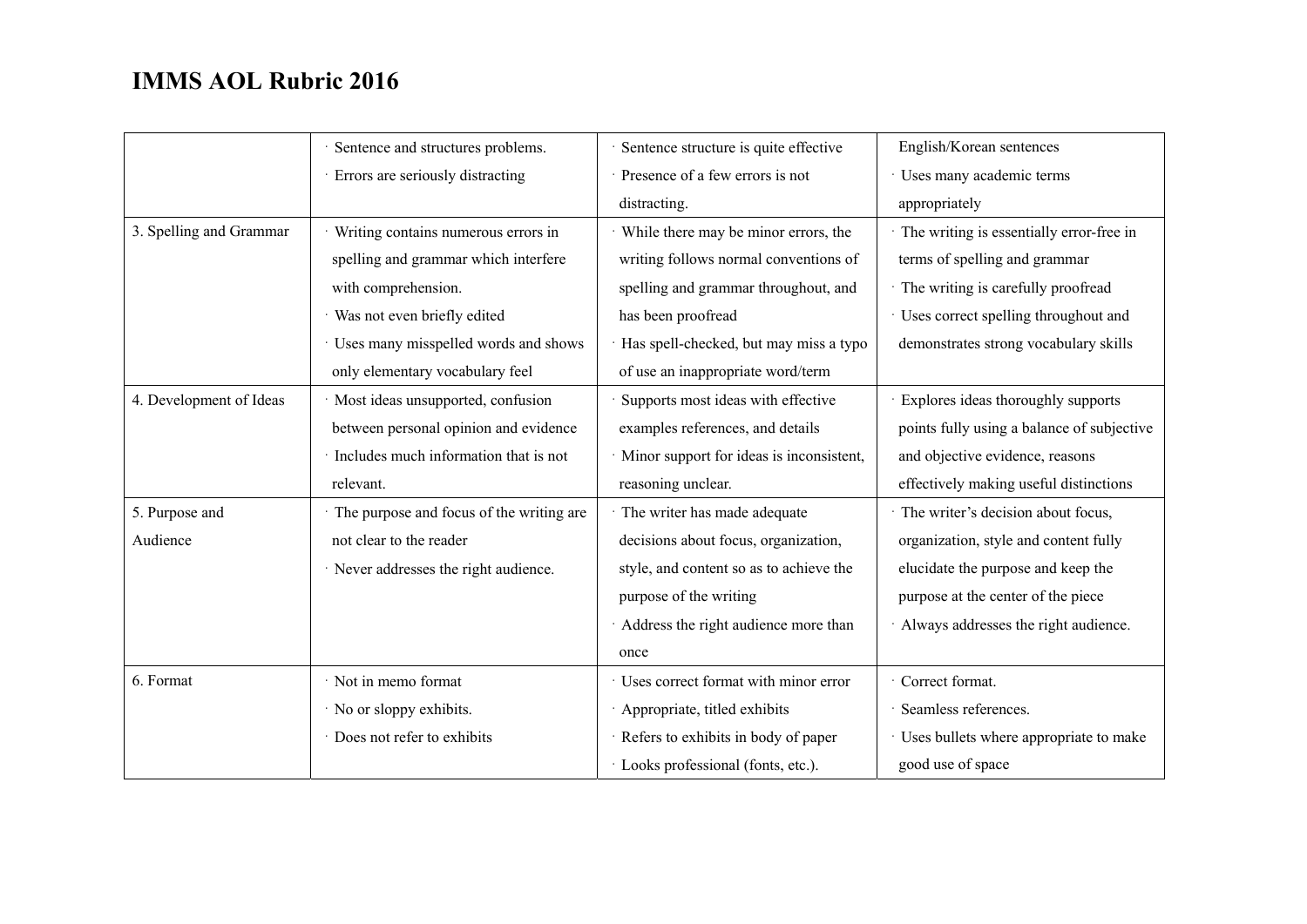|  | h1b1ts                                                                     |
|--|----------------------------------------------------------------------------|
|  | professional<br>looking<br>emo<br>$\lambda$ statute<br>$\blacksquare$<br>ັ |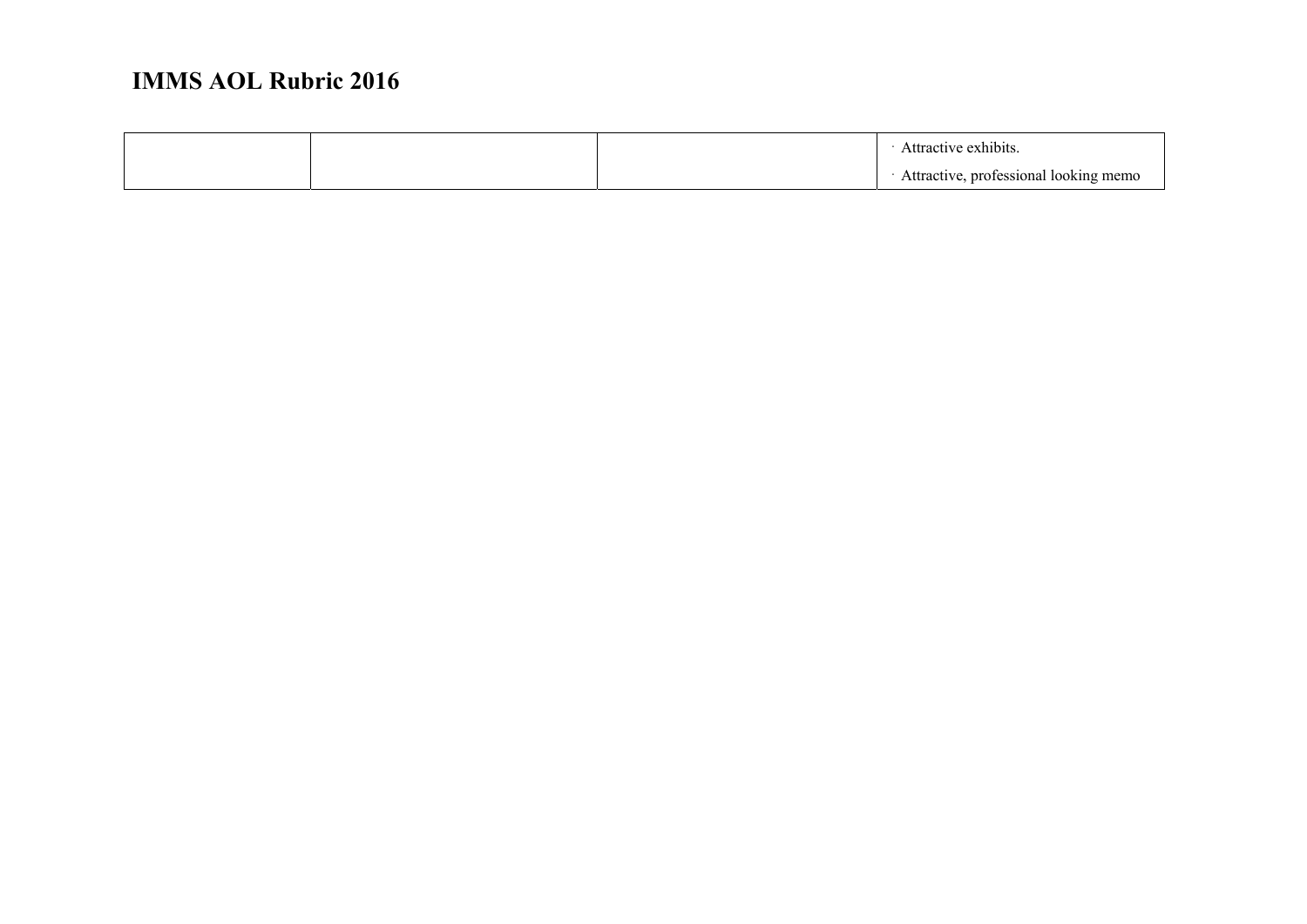**L2. Strategic Thinking & Value Innovation: Our graduates will be able to strategically analyze IT management problems and innovatively generate value through studying information technology.** 

**L21. Our student will use appropriate analytical techniques to solve IT management problems and will demonstrate the ability of sound business research.** 

|                               | Performance Levels                     |                                            |                                              |  |
|-------------------------------|----------------------------------------|--------------------------------------------|----------------------------------------------|--|
| Traits                        | 1 (Fails to Meet Expectations)         | 2 (Meets Expectations)                     | 3 (Exceeds Expectations)                     |  |
| 1. Factual knowledge          | Shows little knowledge of problem      | Shows solid understanding of problem       | Shows through grasp of problem facts and     |  |
|                               | facts, makes factual mistakes          | facts                                      | offers additional factual knowledge about    |  |
|                               |                                        |                                            | company or industry                          |  |
| 2. Application of strategic   | Misuses strategic analysis tools,      | Appropriately strategic analysis tools,    | Shows strong understanding and               |  |
| analytical Tools              | concepts, and techniques               | concepts, and techniques                   | application of strategic analysis tools,     |  |
|                               |                                        |                                            | concepts, and techniques                     |  |
| 3. Application of financial   | Fails to incorporate financials into   | Shows knowledge of ratios and trend        | Applies ratios and trend analysis to         |  |
| analysis                      | problem analysis or shows only limited | analysis; demonstrates understanding of    | develop sound judgments about company        |  |
|                               | attempts to understand financials      | firm's financial standing                  | situation and prospects; presents financial  |  |
|                               |                                        |                                            | analysis professionally                      |  |
| 4. Identification of          | Neglects to identify issues; recounts  | Clearly identifies the key issues in the   | Develops a well-integrated statement of      |  |
| problems/issues               | facts of problem with little analysis  | problem and demonstrates understanding     | the complex issues of the problem and        |  |
|                               |                                        | of company's decision situation            | demonstrates understanding of situation      |  |
| 5. Generation of alternatives | Identifies weak or infeasible          | Generates 2 or 3 feasible alternatives for | Develops 2 or 3 insightful alternatives for  |  |
|                               | alternatives with little attention to  | resolving the key issues of the problem    | resolving the issues; offers specificity and |  |
|                               | issues                                 |                                            | originality                                  |  |
| 6. Recommendations            | Offers weak recommendations or pays    | Provides well-reasoned recommendations     | Integrates alternatives into a well-         |  |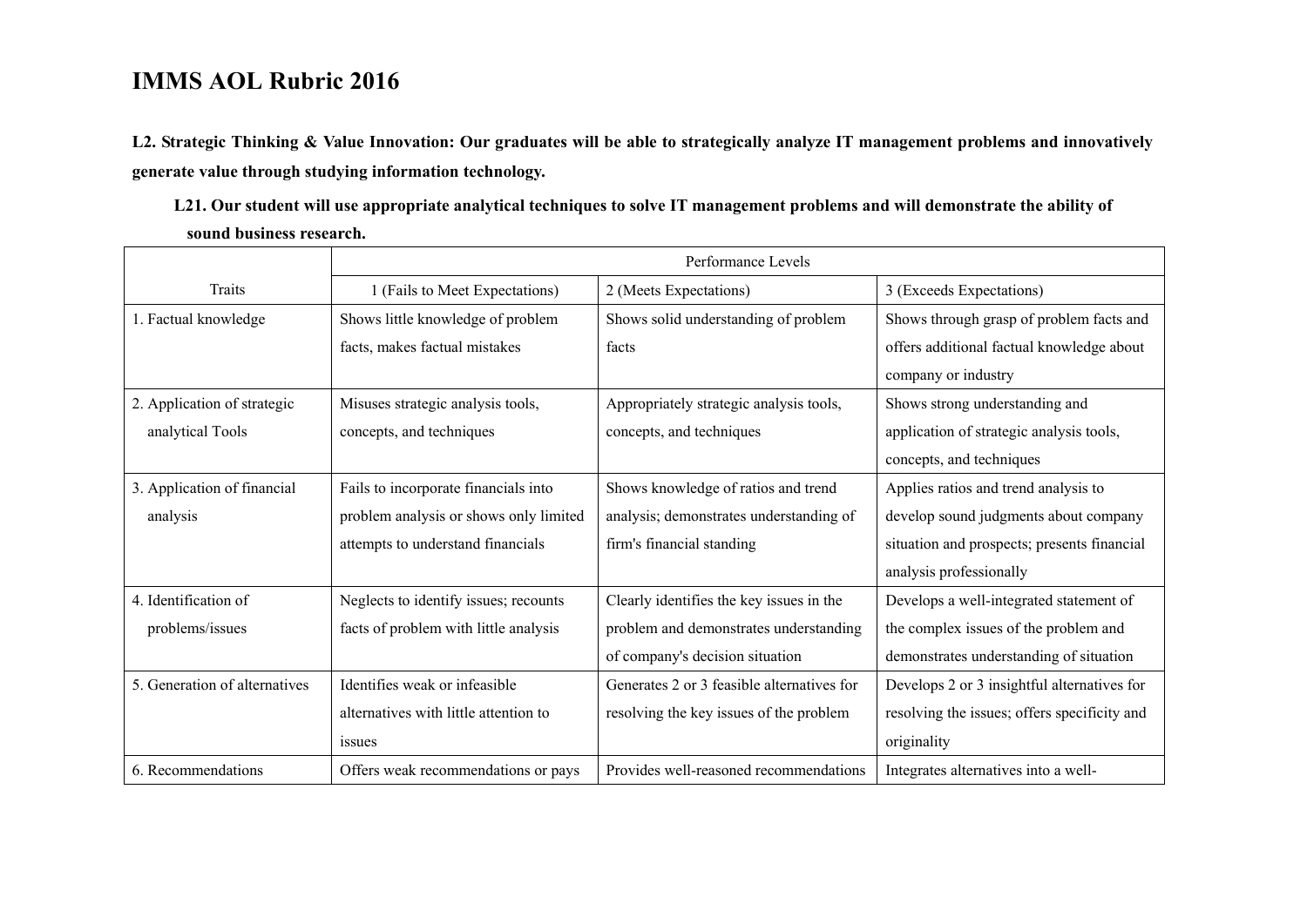|                      | little attention to addressing issues | that follow from the preceding analysis  | developed action plan; offers specificity, |
|----------------------|---------------------------------------|------------------------------------------|--------------------------------------------|
|                      |                                       | and clearly address issues; no surprises | priorities, and sequencing of actions      |
| 7. Business research | Shows little attention to presenting  | Provides good arguments backed up with   | Provides strong rationale and convincing   |
|                      | sound arguments or backing up ideas   | factual knowledge, analysis, and         | arguments throughout; demonstrates sound   |
|                      | with analysis; offers "I think"       | persuasive rationale                     | business research                          |
|                      | statements                            |                                          |                                            |

### **L22. Our students will study emerging information technology.**

|                             | Performance Levels                     |                                           |                                            |  |
|-----------------------------|----------------------------------------|-------------------------------------------|--------------------------------------------|--|
| Traits                      | 1 (Fails to Meet Expectations)         | 2 (Meets Expectations)                    | 3 (Exceeds Expectations)                   |  |
| 1. Consideration            | Deals only with a single perspective   | Begins to relate alternative views from   | Addresses perspectives noted previously,   |  |
|                             | and fails to discuss possible emerging | emerging technology to qualify analysis.  | and additional diverse perspectives        |  |
|                             | technology.                            |                                           | emerging technology to qualify analysis.   |  |
| 2. Management principle     | Lacks understanding of basic           | Shows clear comprehension of basic        | Integrates and applies basic management    |  |
|                             | management principles and strategic    | management principles and strategic       | principles and strategic thinking approach |  |
|                             | thinking approach.                     | thinking approach.                        | including emerging technology.             |  |
| 3. Intellectual sensitivity | Does not yet demonstrate intellectual  | Somewhat demonstrates intellectual        | Demonstrates a high degree of intellectual |  |
|                             | acuity, imagination, and sensitivity.  | acuity, imagination, and sensitivity.     | acuity, imagination, and sensitivity.      |  |
| 4. Horizontal synthesis     | Does not yet integrate emerging        | Partially integrates emerging technology  | Successfully integrates emerging           |  |
|                             | technology skills and knowledge.       | skills and knowledge.                     | technology skills and knowledge.           |  |
| 5. Vertical synthesis       | Does not yet demonstrate awareness of  | Demonstrates some awareness of inter-     | Clearly demonstrates an awareness of       |  |
|                             | inter-relationships among self, the    | relationships among self, the technology, | inter-relationships among self, the        |  |
|                             | technology, business, and society.     | business, and society.                    | technology, business, and society.         |  |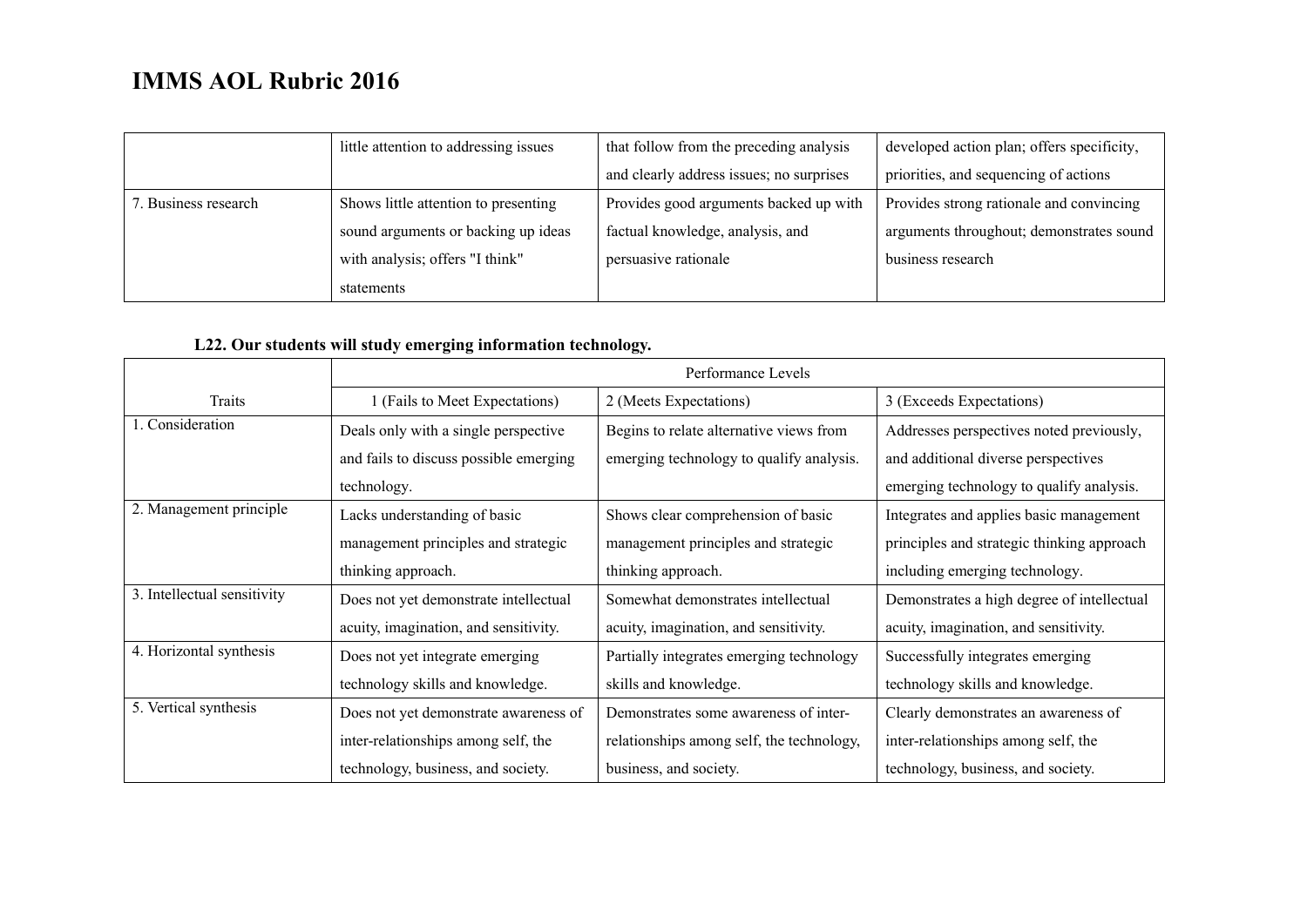**L3: Domain expertise in IT Management: Our graduates will develop professional knowledge and exhibit professional competencies in IT management.** 

|                            | Performance Levels                        |                                           |                                           |  |
|----------------------------|-------------------------------------------|-------------------------------------------|-------------------------------------------|--|
| Traits                     | 1 (Fails to Meet Expectations)            | 2 (Meets Expectations)                    | 3 (Exceeds Expectations)                  |  |
| 1. Build industry specific | Industry-specific concepts and issues are | Appropriately addresses most of the key   | Appropriately addresses all key industry- |  |
| knowledge                  | not identified or they are identified in  | industry-specific concepts and issues but | specific concepts and issues and most of  |  |
|                            | appropriately.                            | omits or identifies a few of the minor    | the minor ones.                           |  |
|                            |                                           | ones.                                     |                                           |  |
| 2. Understand the key      | Shows no understanding of the key issues  | Recognizes and shows reasonable           | Recognizes and appreciated the key issues |  |
| issues of business         | of business environment.                  | appreciation some of the key issues of    | of business environment                   |  |
| environment                |                                           | business environment.                     |                                           |  |

**L31. Our students will build IT management specific knowledge and understand the key issues.** 

#### **L32. Our students apply domain expertise to the business problems in the IT management.**

|                            | Performance Levels                       |                                       |                                           |  |
|----------------------------|------------------------------------------|---------------------------------------|-------------------------------------------|--|
| Traits                     | I (Fails to Meet Expectations)           | 2 (Meets Expectations)                | 3 (Exceeds Expectations)                  |  |
| 1. Apply industry specific | No application of industry specific      | Some application of industry specific | Comprehensive application of industry     |  |
| knowledge to a specific    | knowledge to a specific problem;         | knowledge to a specific problem;      | specific knowledge to a specific problem; |  |
| problem                    | Incorrect conclusions or recommendations | Weak conclusions or recommendations   | Strong conclusions made;                  |  |
|                            | made                                     | made                                  | Creative recommendations given            |  |
| 2. Recommend solutions     | Not a successful solution                | Minimally successful solution         | Highly successful solution (uniquely      |  |
| using structured           |                                          | (modification or improvement);        | creative); Show reasonable analysis and   |  |
| approach                   |                                          | Use structured analysis or model      | model                                     |  |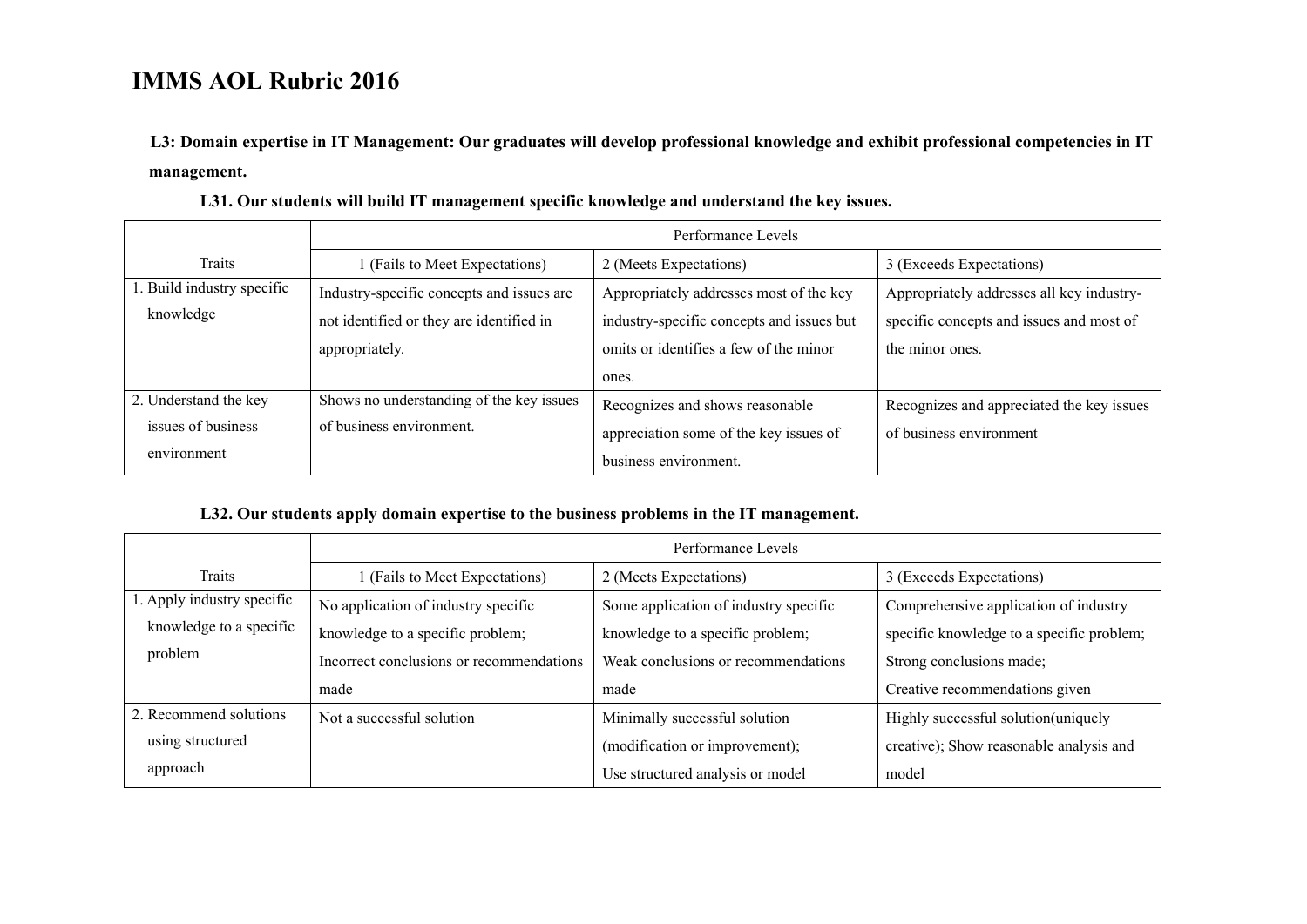#### **L4: Analytical and Creative Thinking: Our graduates will be capable researchers.**

#### **L41. Our student will identify and diagnose management/research problems.**

|                                                                         | Performance Levels                                                                                    |                                                                                                                                 |                                                                                                                         |
|-------------------------------------------------------------------------|-------------------------------------------------------------------------------------------------------|---------------------------------------------------------------------------------------------------------------------------------|-------------------------------------------------------------------------------------------------------------------------|
| <b>Traits</b>                                                           | 1 (Fails to Meet Expectations)                                                                        | 2 (Meets Expectations)                                                                                                          | 3 (Exceeds Expectations)                                                                                                |
| Identify<br>1.<br>management/research<br>issues and concepts            | Management/research issues/concepts are<br>not identified or identified inappropriately               | Addresses most of the major management<br>issues/concepts appropriately but omits or<br>inappropriately a few of the minor ones | Addresses all the major<br>management/research issues/concepts and<br>most of the minor ones                            |
| 2. Identify alternative<br>options                                      | Does not identify alternatives                                                                        | Identifies and discusses a set of feasible<br>alternatives                                                                      | Identifies a set of feasible options that<br>demonstrates creativity and the ability to<br>integrate knowledge          |
| 3. Quantitative evaluation                                              | Evaluation is poor, not consistent with the<br>criteria or does not use facts correctly               | Evaluation is adequate, relatively<br>consistent with criteria and facts are<br>generally used correctly                        | Evaluation is effective, consistent with<br>criteria and facts are used correctly                                       |
| 4. Qualitative evaluation                                               | Evaluation is poor, not consistent with the<br>criteria incoherent or does not use facts<br>correctly | Evaluation is adequate, coherent,<br>relatively consistent with criteria and facts<br>are generally used correctly              | Evaluation is effective, demonstrates<br>creativity, coherent, consistent with<br>criteria and facts are used correctly |
| 5. Present and organize<br>work in a logical manner                     | Analysis is poorly organized and does not<br>flow effectively                                         | Analysis is reasonably well organized and<br>flow is adequate                                                                   | Analysis is very well organized and flow<br>is effective                                                                |
| 6. Use new ideas and<br>analysis methods not<br>includes in the problem | Absence of any new ideas and creative<br>analytical methods                                           | Integrates ideas and analytical methods<br>from other sources not directly presented<br>in the case reasonably well             | Effectively integrates ideas and analytical<br>methods from other sources not directly<br>presented in the problem      |
| 7. Use ethical and<br>professionally responsible                        | Sources are inappropriate, not well<br>documented and poorly cited. Decisions                         | Sources are fair, reasonably well<br>documented and cited. Where appropriate                                                    | Sources are appropriate, well documented<br>and effectively cited.                                                      |